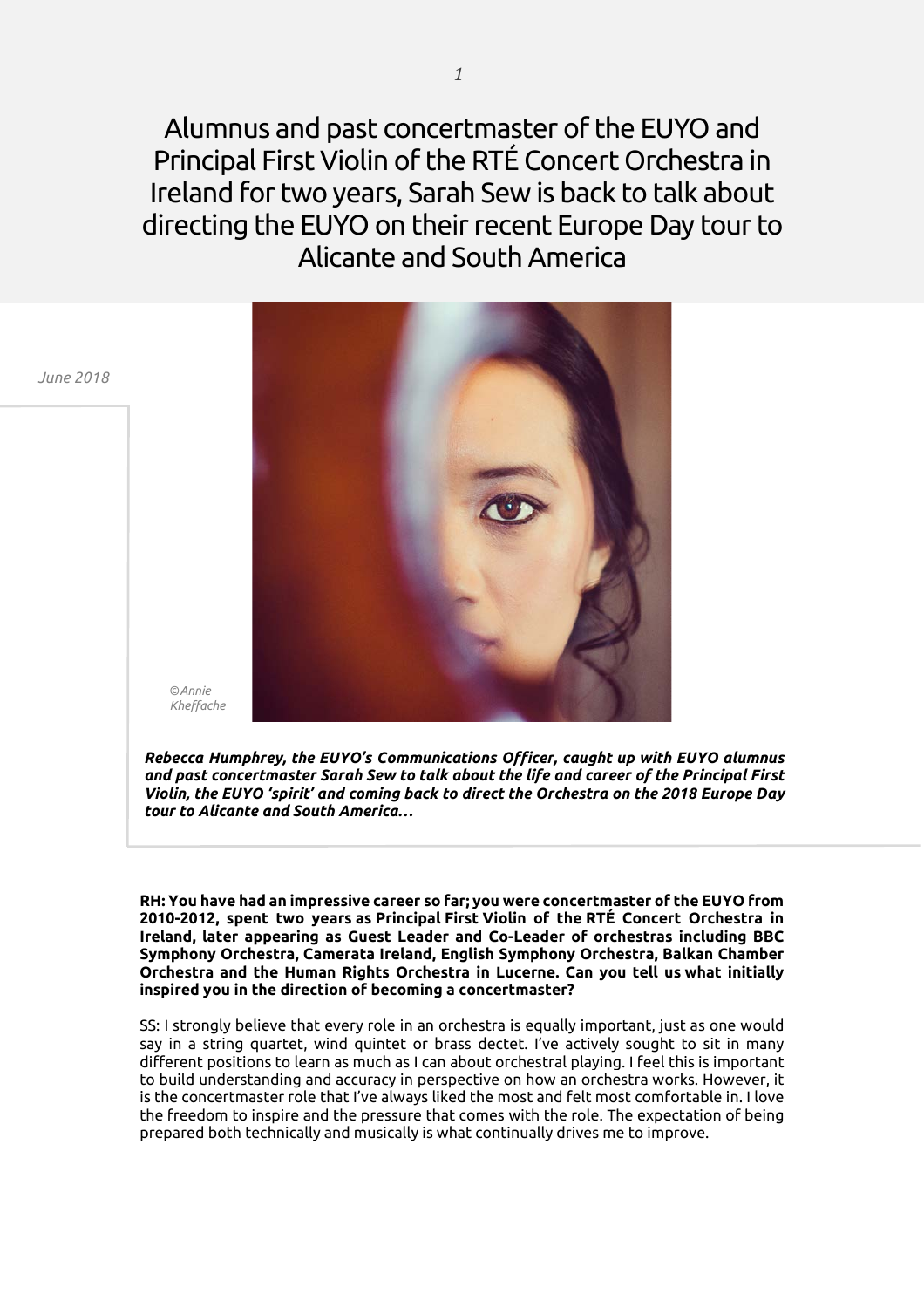## **RH: What was your favourite moment working with the EUYO?**

SS: It's difficult to choose just one moment! Musically, I will never forget my very first tour, Shostakovich 4 with Ashkenazy; my favourite musical experience, Bruckner 7 with Blomstedt; or my first tour as Concertmaster, Tchaikovsky 6 with Noseda. However, on a personal level, I treasure all the friends I met in the orchestra, many of whom I still see when passing through different cities. It is from these friends that I learnt to work extremely hard, continue to challenge myself, to be open-minded and to work together. These are values I will keep with me for life.

### **RH: When people talk about EUYO, they often mention the EUYO 'spirit'. What does this mean to you?**

SS: For me, the EUYO 'spirit' is a kind of musical and humanistic idealism. In a world where people are becoming increasingly divided, the concept of young musicians coming together with the purpose of performing music at the highest possible level is desperately valuable. Social media is changing how we form relationships, present and express ourselves, and there is a risk of thinking increasingly egocentrically. The EUYO gives young musicians a space to collaborate, learn about others and work together in the pursuit of world-class performance.

## **You have just returned from leading the EUYO on an exciting Europe Day Tour to Alicante and South America. What was it like returning to direct the Orchestra and what did this experience mean to you?**

It was a very special experience for me to direct the orchestra and work with the current generation of Europe's very best young musicians. The diverse programme spanned from Rameau to Piazzolla, covering a wide range of European and South American composers. We delved into style in each piece, exploring a balance between authenticity and fresh performance whilst over the two weeks developing as an ensemble, always building trust in each other. For me, the most exciting things were the concerts – giving something

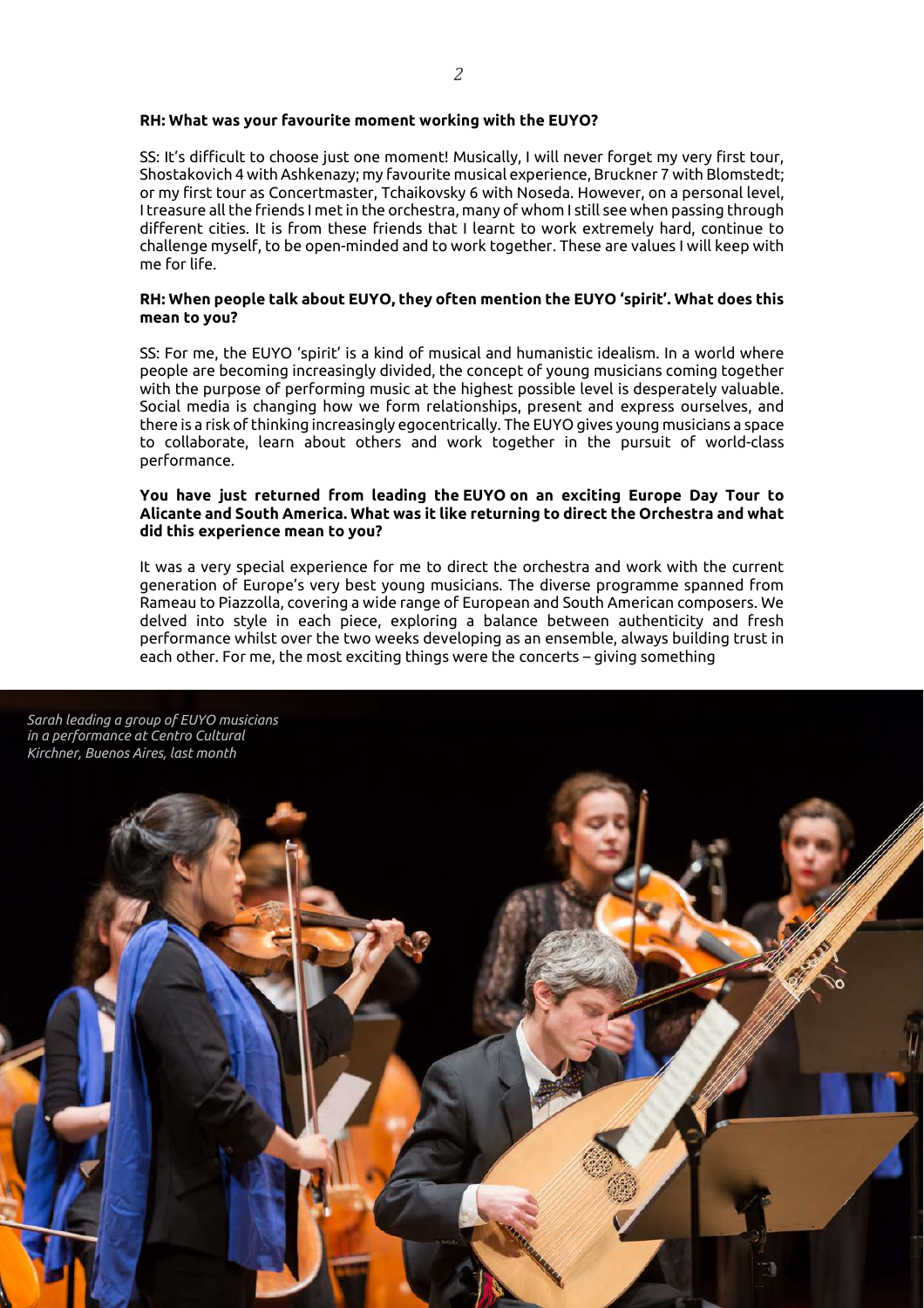spontaneous, and every performance was a different experience. Live performance is something incredibly special, to be experienced just one time, a connection between musicians and audience. We played in such a variety of acoustics: from traditional theatres in Sao Paulo and Montevideo, to large modern concert halls in Alicante and Buenos Aires, to the outdoor stage of the Auditório in Ibirapuera Park, Brazil. The combination of musical commitment, youthful energy and desire to create inspiring live performance is what makes the EUYO such a unique group of musicians.

# **RH: You performed with the EUYO on the 2012 spring tour to North America and now six years later, you are back leading part of the Orchestra on exciting projects in both South America and (in July) in Shanghai. How do you feel coming back to the Orchestra now, not playing but rather, directing projects?**

SS: Directing is something that developed naturally from leading and has continued to challenge me, particularly in finding the balance between authenticity and creativity in a work. The opportunities I had to develop as a concertmaster in the EUYO have shaped the musician I am now and will be as I continue developing in the future.

When directing I have to think about so many things at once – I see it as combining the roles of a chamber musician, concertmaster and conductor. I think about not just my own playing or giving physical cues and indications, but having an artistic conception and inspiring others to follow this conception through our work in rehearsals. Listening is crucial and being able to understand how the music is functioning (thematically, in terms of part writing, harmonically or structurally) is important in being able to rehearse in an efficient way, which brings an artistic conception to life. I always try to be open-minded and creatively influenced, and see any directed project as a culmination of the ideas of the group.

# **RH: You play an Italian violin by Gennaro Gagliano from c.1760. What is special about this instrument, and also maker, to you?**

SS: Without a doubt, my violin's best quality is its clarity of sound. It has taken me a number of years to discover the minute details in intonation and countless possibilities in tone production that the violin has within it. I played on a violin by the same maker, on loan from the Royal Academy of Music during my studies, and a large proportion of my practice and development was spent on a violin, which I had to return once my studies were completed. It is a common difficulty for string players to be searching for not just an instrument but also the finance to pay for it at a very challenging point in their career. I really empathise with this, but do feel that the struggle is worth it, as we will grow with our instrument over our entire life.

*Sarah on the front desk with the EUYO at Arthur Rubinstein Philharmonic Hall, Lódz, Poland, under Gianandrea Noseda, 2010*